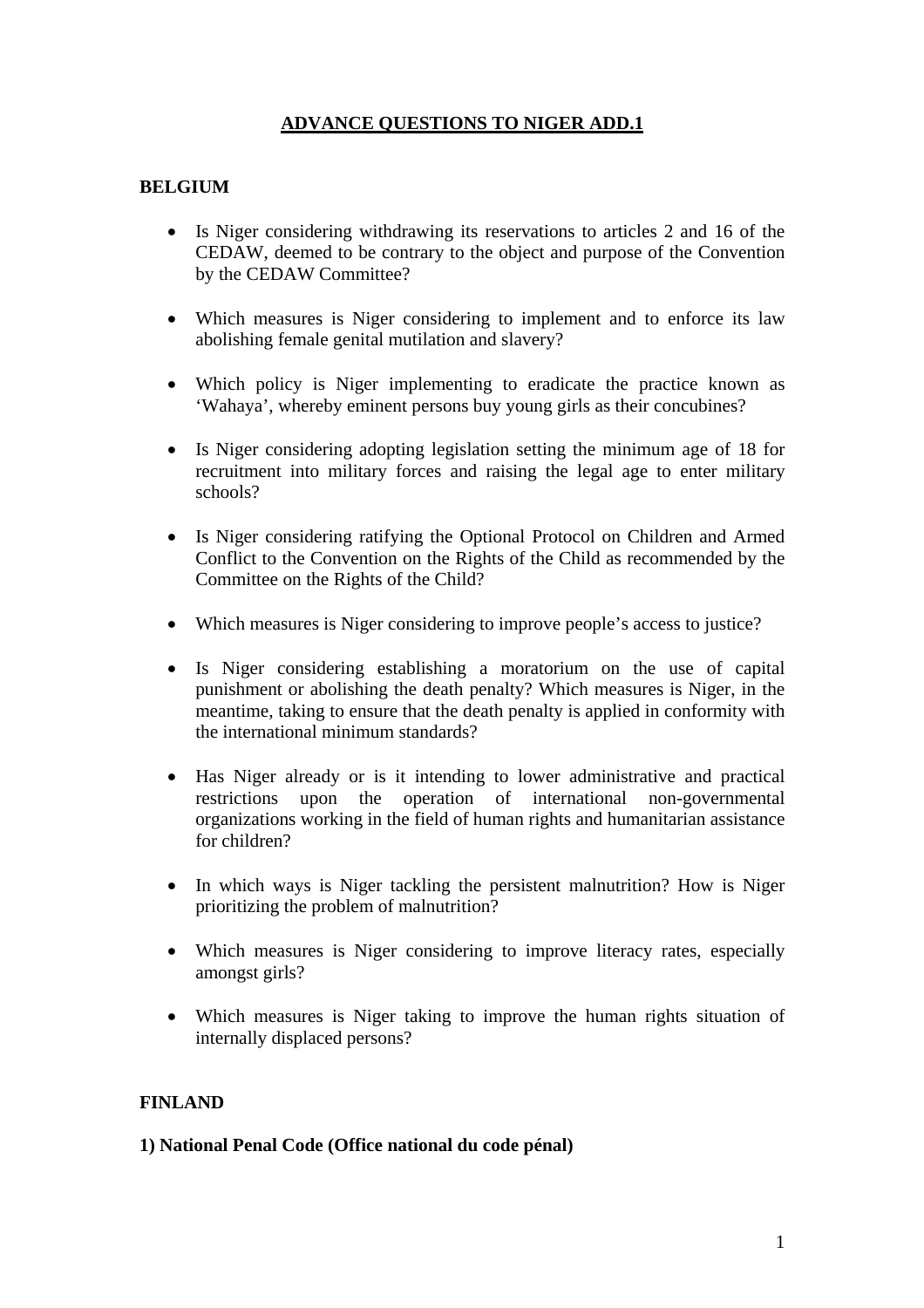### **Question:**

- The 2003 amendments to the Penal Code define slavery and make it a criminal offence. What measures does the Government intend to take to ensure the effective enforcement of these amendments and the prosecution of persons suspected of practicing slavery?
- Les amendements de 2003 au code pénal définissent l'esclavage et en font une infraction pénale. Quelles mesures le gouvernement a-t-il l'intention de prendre pour assurer l'application effective de ces amendements, et poursuivre les personnes soupçonnées de pratiquer l'esclavage ?

#### **2) Nutrition Crisis in Niger (Crise alimentaire au Niger) Question:**

- What measures are taken by the Government to fight recurrent food insecurity, malnutrition and shortage of safe drinking water, especially with regard to lowering the high level of maternal mortality?
- Quelles sont les mesures prises par le gouvernement pour lutter contre l'insécurité alimentaire récurrente, la malnutrition et le manque d'eau potable, en particulier en ce qui concerne l'abaissement du niveau élevé de mortalité maternelle ?

## **GERMANY**

• In 2007, CEDAW expressed concern about deep-rooted cultural traditions, norms and customs which discriminate against women, tolerate violence against women and hinder them in enjoying all human rights. CEDAW recommended to Niger to develop strategies, including clear goals and timetables to protect women and assert equal rights for both men and women. Germany would be grateful for information how Niger is following up on this recommendation and if Nigerset up a strategy to improve women's situation?

### **SWITZERLAND**

• Does the Government of Niger intend to establish a moratorium on executions with a view to abolishing the death penalty ? And with this aim, will the Government ratify the Second Optional Protocol to the International Covenant on Civil and Political Rights?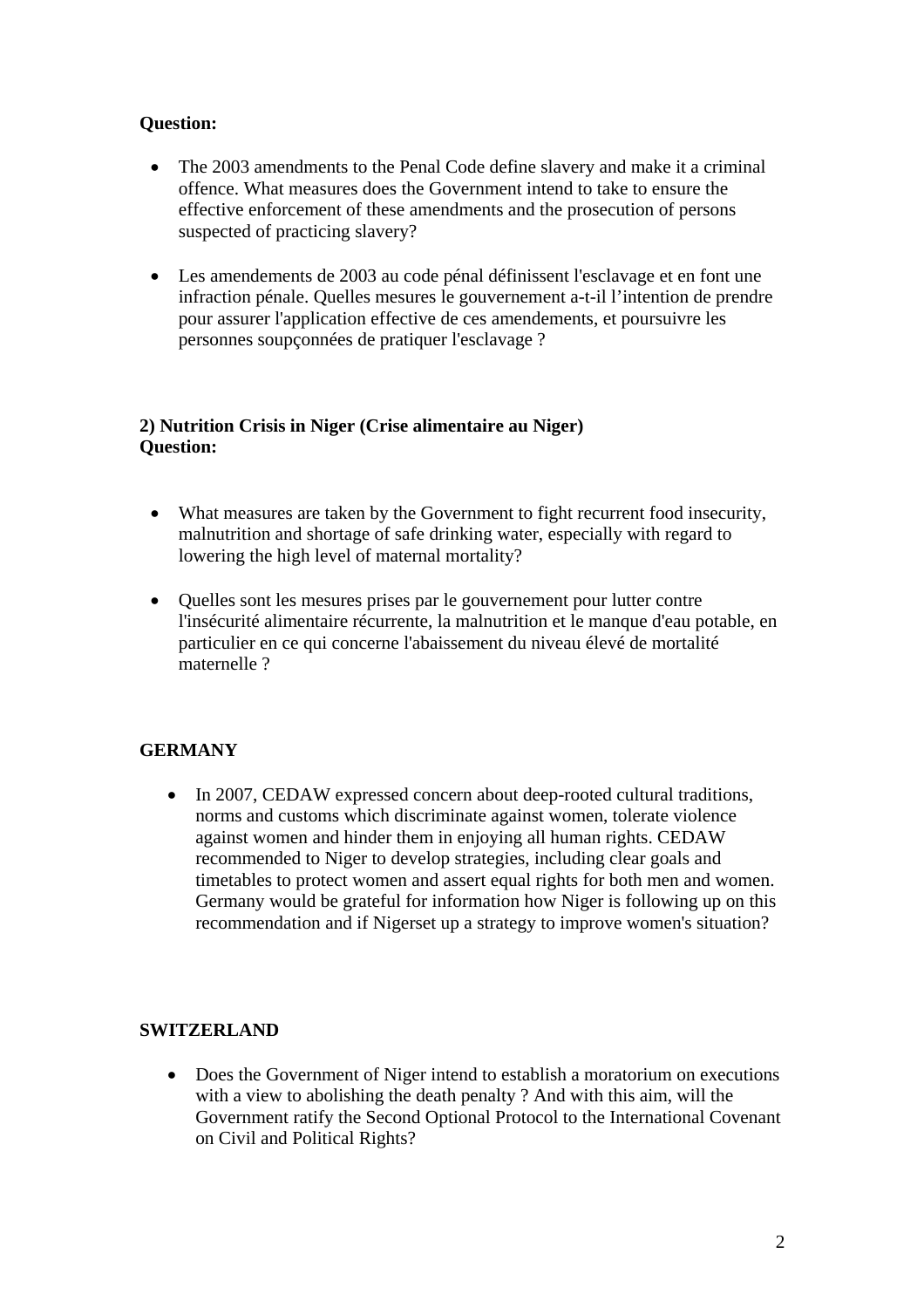- Niger suffers the effects of food crisis which aggravate the already precarious nutritional status of its children. What does the Government plan to do in order to stop the food crisis?
- The general security situation mainly in the northern part of Niger is particularly unstable since February 2007. A relatively high number of ambushes, armed raids, hostage-taking and road mines is reported. What will the Government of Niger do to secure the country and to ensure the protection of all citizens, including human rights defenders?
- Does Niger plan to investigate all allegations of torture in the future and bring the perpetrators to justice? Will the Government ratify the Optional Protocol to the International Convention against Torture and Other Cruel, Inhuman or Degrading Treatment or Punishment?
- What are the measures Niger is planning to ensure the freedom of expression and of association for all its citizens, including media representatives and civil society?
- What measures will be taken in order to ensure the protection of the rights of children, especially with regard to child slavery and trafficking of children, forced labour, begging and sexual exploitation, including of migrant children in Niger?

## **UNITED KINGDOM**

- Can you confirm if the National Observatory on Human Rights and Fundamental Freedoms operates in accordance with the Paris principles designed to guide the practice of such institutions? If not, what steps do you intend to take to bring the institution into line with the principles?
- We would be grateful to know to what extent civil society will be included in the follow up your review and if it will include similar measures as those taken to consult civil society when following up the review?
- What steps have been taken by the Government to address the concerns raised by CEDAW in 2007 relating to violence and discrimination against women, particularly where this results from negative cultural practices and harmful stereotypes?
- The Government acknowledges in its National Report that the conditions in many prisons in Niger do not meet international standards and that there are significant infrastructural and resource difficulties to overcome. How does the Government plan to address these difficulties and identify sources of technical and financial support in order to continue prison reform?